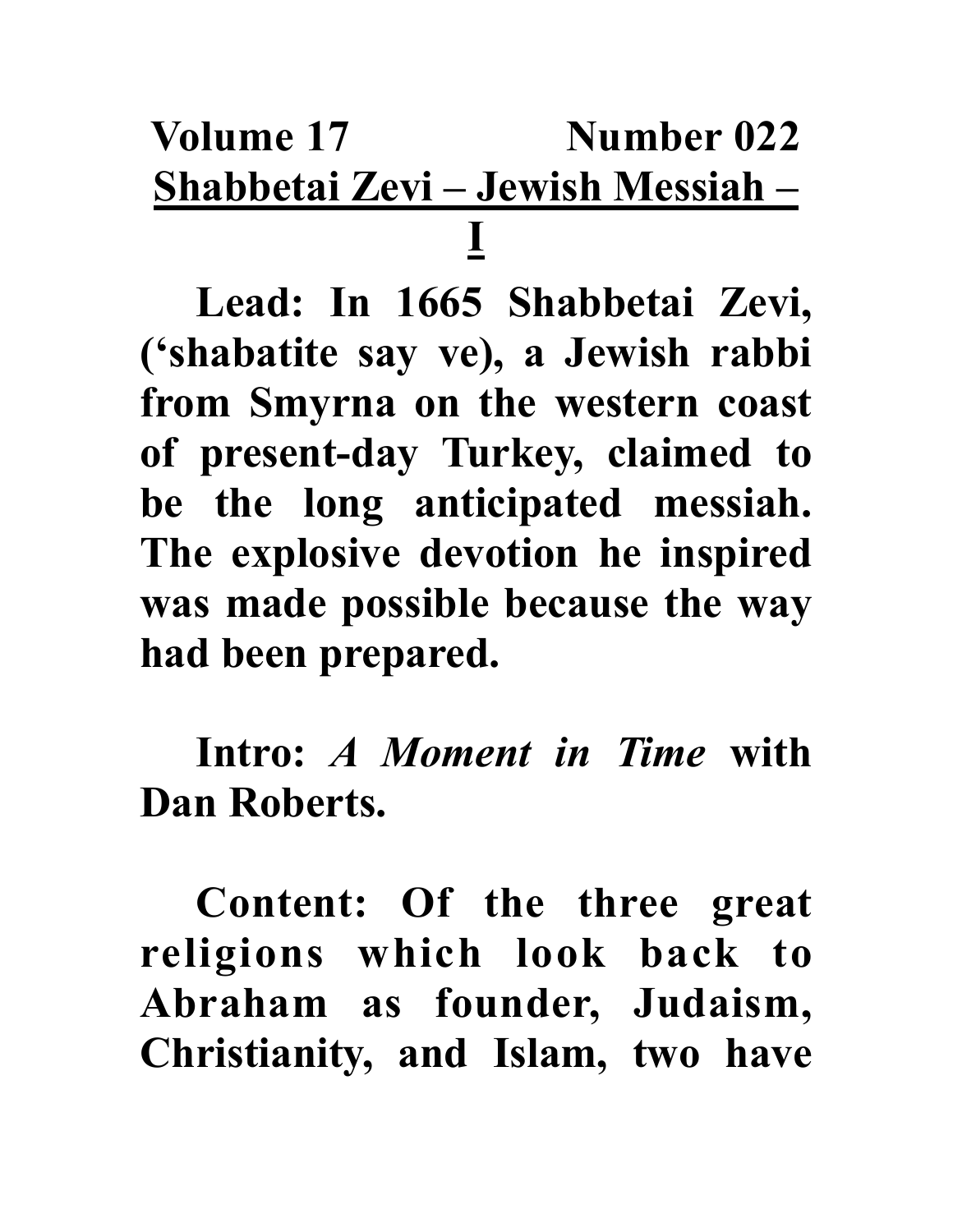**powerful messianic traditions. The Messiah is that person whose arrival will restore harmony to the universe lost at the time of the Fall and affect reconciliation between God and man. Christians believe that Jesus was the promised messiah and that his death and resurrection and imminent return will signify the end of human history.** 

**Within Judaism there also is a powerful messianic expectation as**  well. The eminent Rabbi **Maimonides (mai 'mon edees) or Moses Ben Maimon, in his 12th century formulation of the basic principles of Judaism, includes**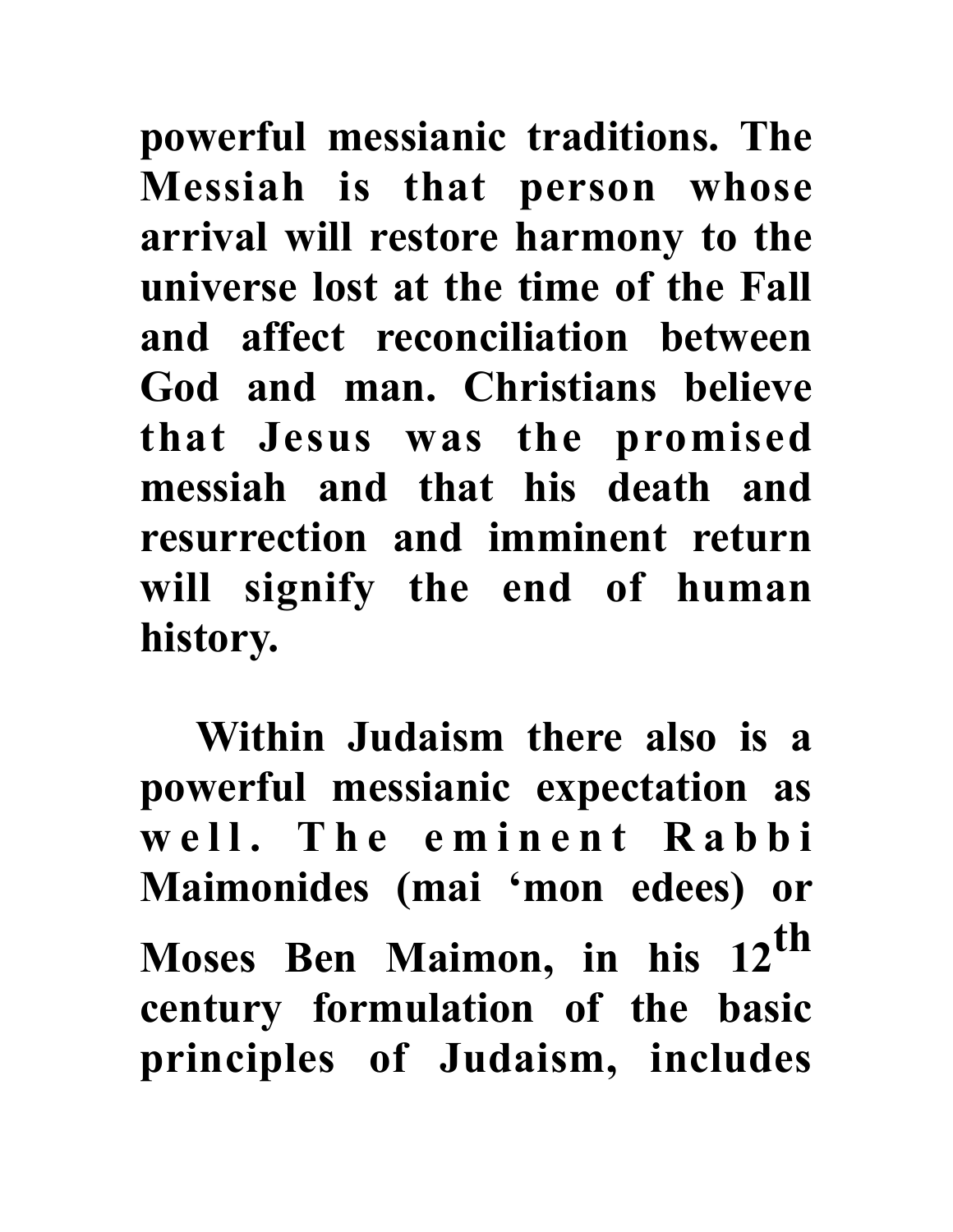**messianic expectation as vital to the Jewish faith. The believer asserts, "I believe with perfect faith the coming of the Messiah, and, though he tarry, I will wait daily for his coming."** 

 **Since the destruction of Jerusalem in the first century, there have been numerous messianic eruptions or movements often associated with times of persecution and peril for Jews. In the modern era, nothing eclipses the Nazi holocaust, but in the 17th century numerous Jewish communities in Eastern Poland, Russia and the Ukraine were virtually wiped out by a horrendous pogram initiated**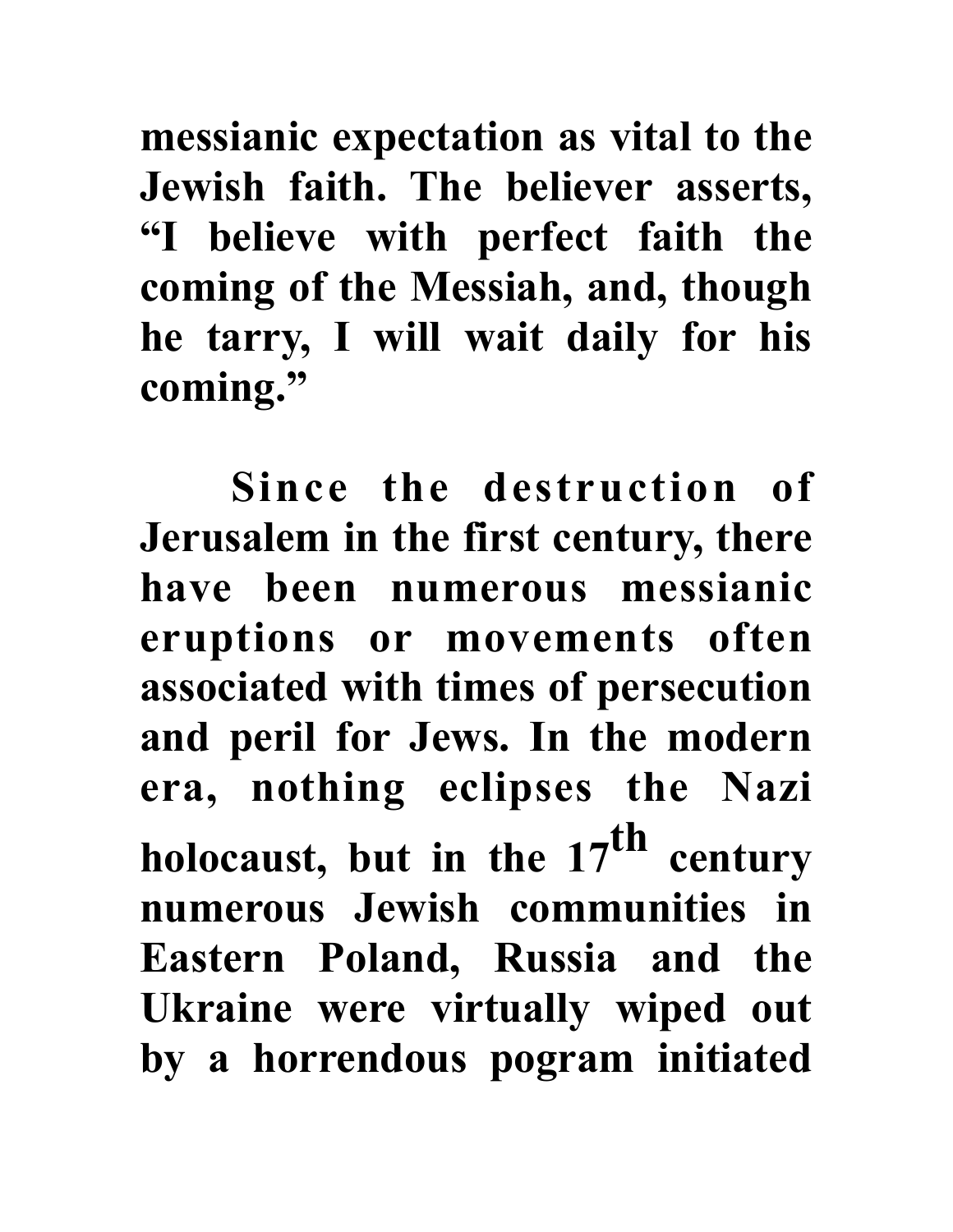**by a Cossack nationalist, Bogdan Chmielnicki (Bog 'dan Khmel 'nitski). Next time: Chmeil the Wicked.**

## **Research assistance by Samuel Abrash, in Richmond Virginia, this is Dan Roberts.**

## **Resources**

**Barnai, Jacob. "Christian Messianism and the Portuguese Marranos: The Emergence of Sabbateanism in Smyrna,"** *Jewish History 7 (***1993): 119-126.** 

**Ettinger, Shmuel. "Chmielnicki (Khmelnitski), Bogdan,"** *Encyclopaedia Judaica***, ed. Michael**  Berenbaum and Fred Skolnik. 2<sup>nd</sup> ed. Vol. 4. **Detroit: Macmillan Reference USA, 2007.**

- **Graetz, Heninrich Hirsch.** *History of the Jews.*  **Philadelphia: Jewish Publication Society of America, 1891-1898.**
- **Greenstone, Julius H.** *The Messiah Idea in Jewish History.* **Westport, Conn.: Greenwood Press, 1972.**

**Hannover, Nathan Nata.** *Abyss of Despair (Yeven*